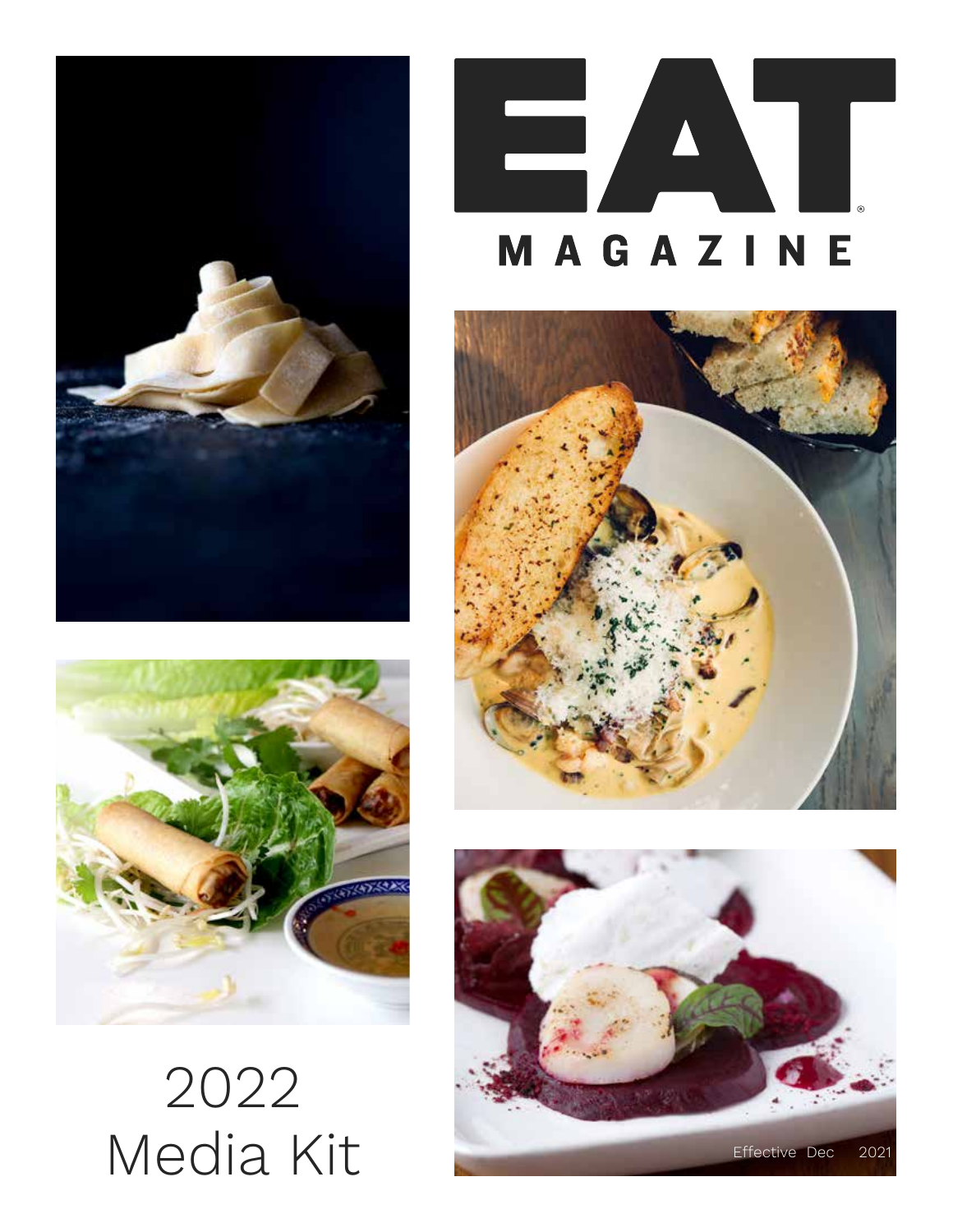

#### Bringing You the Best in Local Food, Drink + Culture for 22 Years

Established in 1999, EAT is the only independent locally owned food magazine on Vancouver Island. EAT is the island's favourite food and beverage magazine with the highest circulation and readership. EAT celebrates our region and through our articles, columns, and recipes, let's our readers know what's new in the industry, what to try, where to shop, and what to eat. EAT's readers rely on us to bring them the best of the food and beverage industry here on our island, and inform their buying choices.

### The EAT Reader

EAT readers are educated, health conscious, and food loving locals who look to EAT's advertisers for the best in dining, services, and products. Our readers love to cook, appreciate our vibrant restaurant scene, and read EAT cover to cover for inspiration and information. EAT readers are loyal and save each copy of the magazine for reference—your ad has staying power!

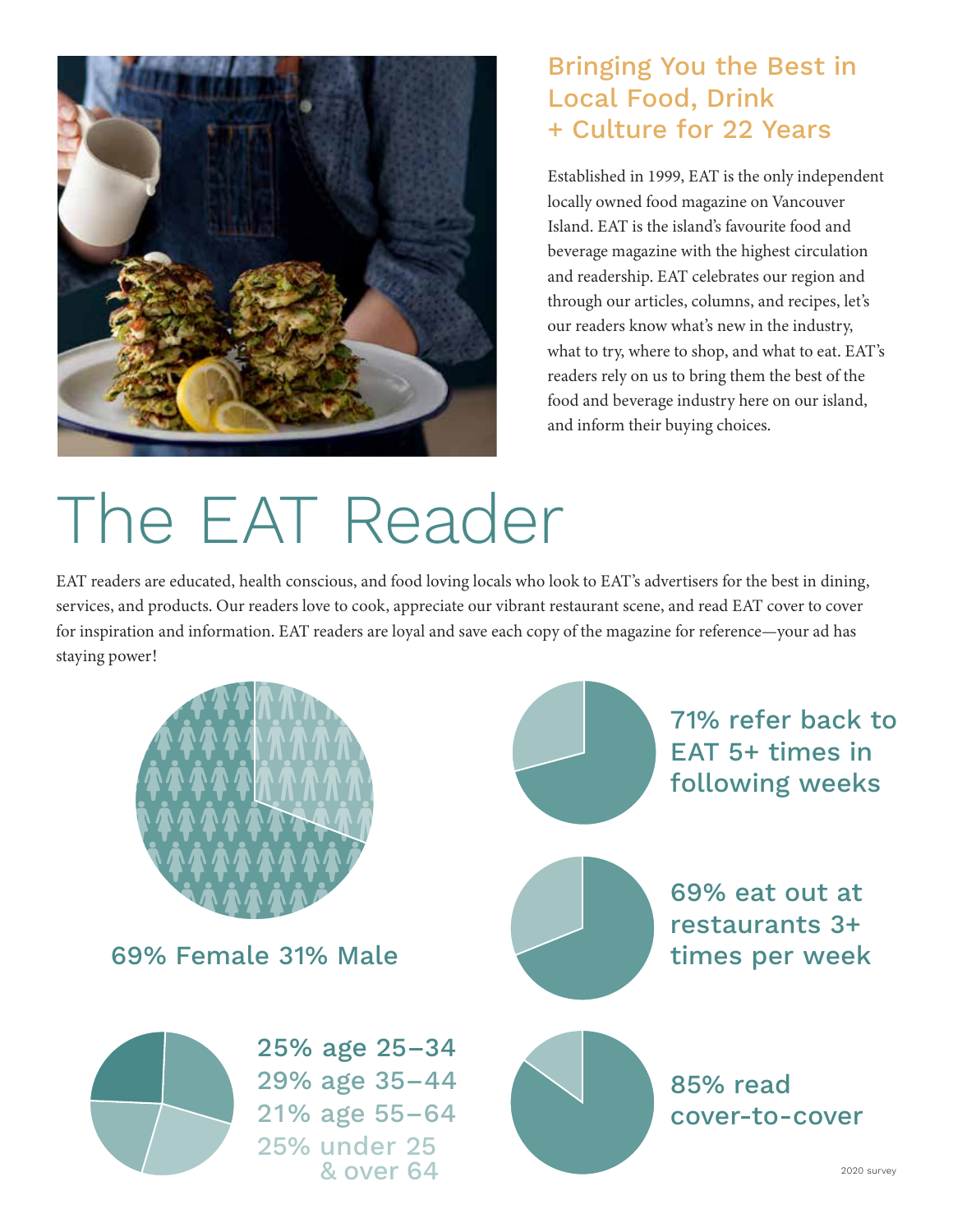### EAT's Editorial

A team of professional writers, photographers, recipe creators, and food stylists is behind every issue of EAT. Each issue features editorial relating to restaurants, food and drink, recipes, and the people behind our industry. EAT's targeted demographic is actively looking for products and services related to food and drink.

#### Editorial Calendar

JANUARY | FEBRUARY It's a New Year MARCH | APRIL Global Flavours MAY | JUNE Spring Check-in JULY | AUGUST Get Fresh SEPTEMBER | OCTOBER Harvest Round-up Whether it's the new restaurant on the block, an old standby, or the pleasure of cooking from scratch, we've got it covered. Spices, flavourful dishes, and tasting the world cuisines here at home. Celebrating the diversity of our province and restaurant industry. From ciders to farm markets, we love it all. It's the season to celebrate warm nights and cool drinks, BBQs, just picked veggies, patio dinners, and local travel. Time for preserves, can the fresh tomatoes, and thinking cool weather dishes; the latest on braising and baking.

> Keep warm on these long nights with family and friends, joy and laughter during the holidays, and good food and drink throughout the winter. Bring it on!





NOVEMBER | DECEMBER Winter Warmth





### Advertising

Our reach is over 123,055 people per issue, and growing. And we reach the people who make the decisions—the ones with the authority to choose or recommend your products and services (hospitality professionals, chefs, retail buyers, restaurant and hotel managers, business owners). Our readers are more likely to buy based on quality and shop at locally owned stores. EAT's readers' survey shows they love the ads almost as much as the editorial.

*EAT offers half- and full-page advertorials. Please ask your sales representative for more information.*

### Advertising Deadlines 2021

| Issue                             | Booking | Material      |
|-----------------------------------|---------|---------------|
| January   February                |         | Nov 12 Nov 26 |
| March   April                     |         | Jan 12 Jan 26 |
| May June                          | Mar 11  | Mar 25        |
| July August                       |         | May 12 May 26 |
| September October                 | July 13 | July 25       |
| November December Sept 12 Sept 25 |         |               |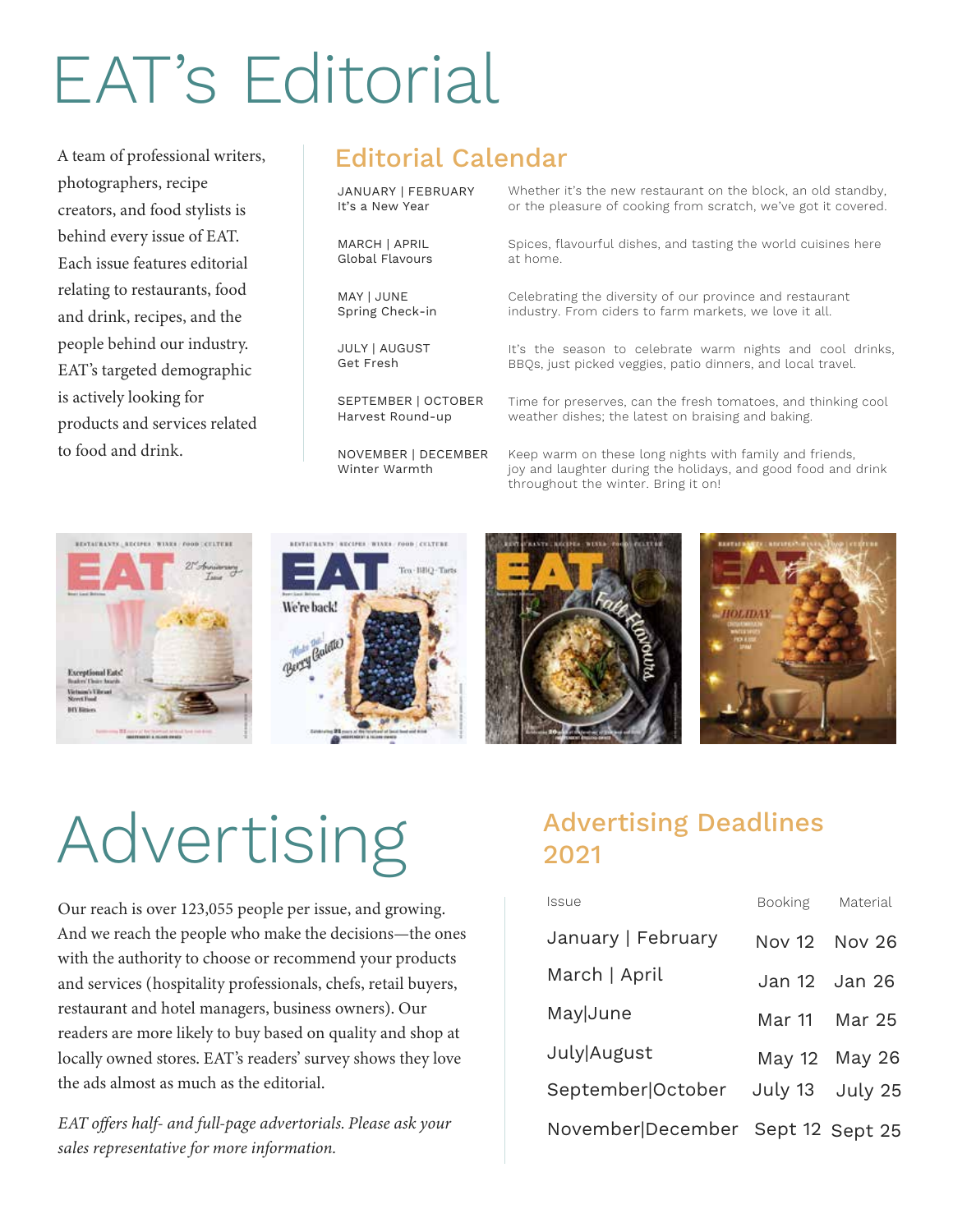

#### MYTH: Print advertising is dead.

FALSE! Research shows print advertising is still the best vehicle to advertise your product or service.

- A recent survey showed 82% of respondents trust print ads over all other types (even edging out TV ads).
- A Penn State study confirmed the power of print advertising by testing the memories of participants that read print and electronic advertisements; print won.
- Another recent study showed print ads activate different parts of the brain than digital ads, and people have an easier time recalling ads that were experienced in print.
- On top of that, the study uncovered that people place a higher subconscious value on products and services that they've seen advertised in print.





### JUST SO YOU KNOW

Issues per year: Six Platform: In print and online through issuu.com Annual Print Circulation: 180,000 copies (30,000 per issue) Distribution: over 200 pick up locations on Vancouver Island and through subscription Social Media followers: 35,689 and growing Publisher: Pacific Island Gourmet, located in Victoria

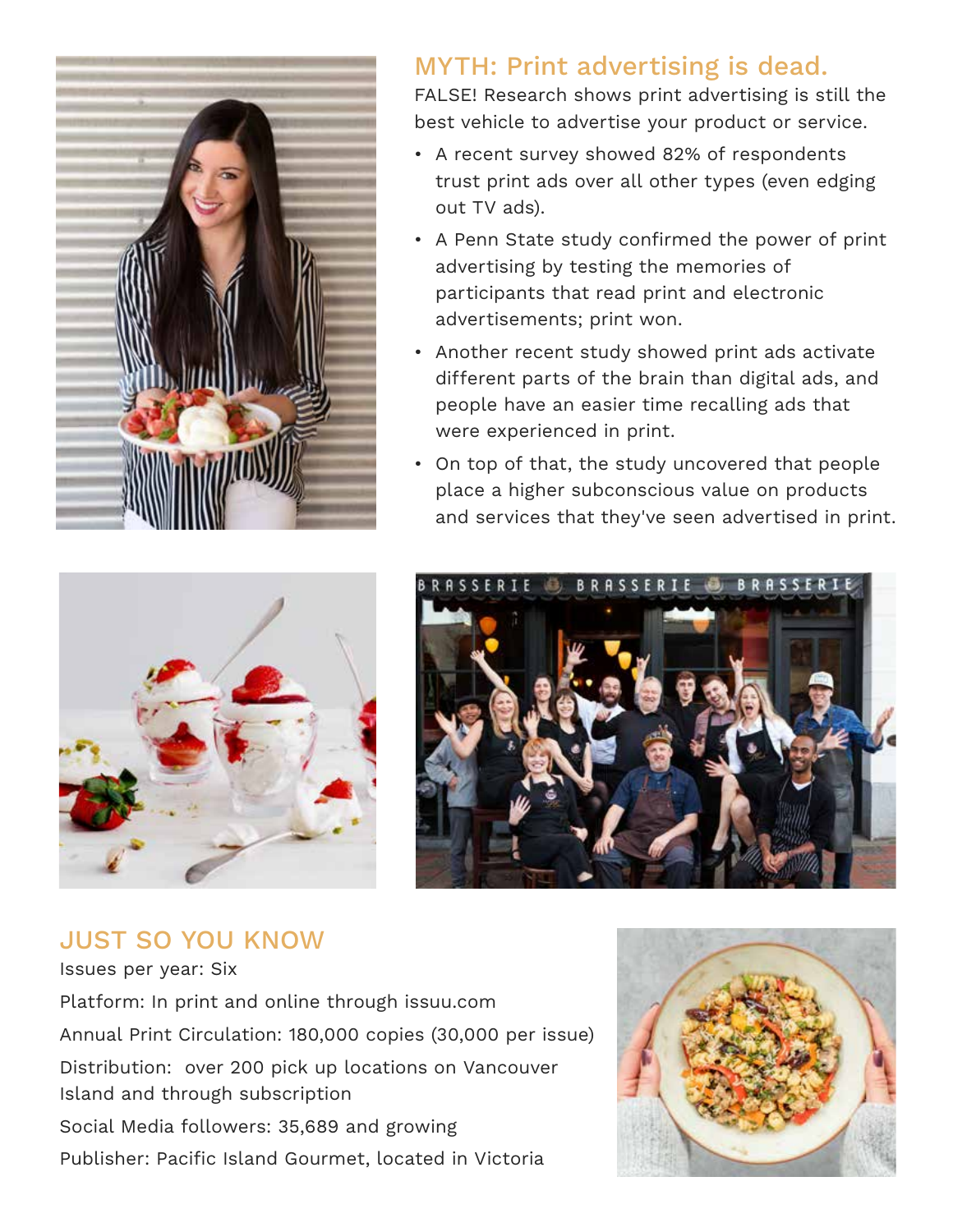### Print Advertising Bundle with web

### advertising and save!

| Size                                                                    | 1x                                         | 2x                                           | 3x                                                                                                                                                                      | 6x               |
|-------------------------------------------------------------------------|--------------------------------------------|----------------------------------------------|-------------------------------------------------------------------------------------------------------------------------------------------------------------------------|------------------|
| Full Page Premium Positioning<br>Inside Front or Back:<br>Outside Back: | \$3465<br>\$3650                           | \$3095<br>\$3300                             | \$2935<br>\$3145                                                                                                                                                        | \$2645<br>\$2835 |
| Double-Page Spread                                                      | \$5765<br>No Bleed:<br>Full Bleed:*        | \$5185<br>Width: 19 in<br>Width: 20 in       | \$4905<br>Height: 9.8125 in<br>Height: 10.75 in<br>*Add 0.25in bleed on each side. Safe area: 0.25in from edges. No crop marks. Size including bleed: 20.5in x 11.25in. | \$4365           |
| Full Page                                                               | \$3205<br>No Bleed:<br>Full Bleed:*        | \$2885<br>Width: 9.125 in<br>Width: 10 in    | \$2725<br>Height: 9.8125 in<br>Height: 10.75 in<br>*Add 0.25in bleed on each side. Safe area: 0.25in from edges. No crop marks. Size including bleed: 10.5in x 11.25in. | \$2425           |
| $1/2$ Page                                                              | \$1825<br>1/2 Vertical:<br>1/2 Horizontal: | \$1650<br>Width: 4.375 in<br>Width: 9.125 in | \$1555<br>Height: 9.8125 in<br>Height: 4.75 in                                                                                                                          | \$1460           |
| $1/3$ Page                                                              | \$1415<br>1/3 Vertical:<br>1/3 Horizontal: | \$1295<br>Width: 2.792 in<br>Width: 9.125 in | \$1175<br>Height: 9.8125 in<br>Height: 3 in                                                                                                                             | \$1125           |
| $1/4$ Page                                                              | \$1005<br>Width: 4.375 in                  | \$930 Height:<br>4.75 in                     | \$885                                                                                                                                                                   | \$785            |
| 1/6 Page                                                                | \$760<br>Width: 4.375 in                   | \$685<br>Height: 3 in                        | \$665                                                                                                                                                                   | \$635            |
| $1/9$ Page                                                              | \$445<br>Width: 2.792 in                   | \$420<br>Height: 3 in                        | \$395                                                                                                                                                                   | \$350            |

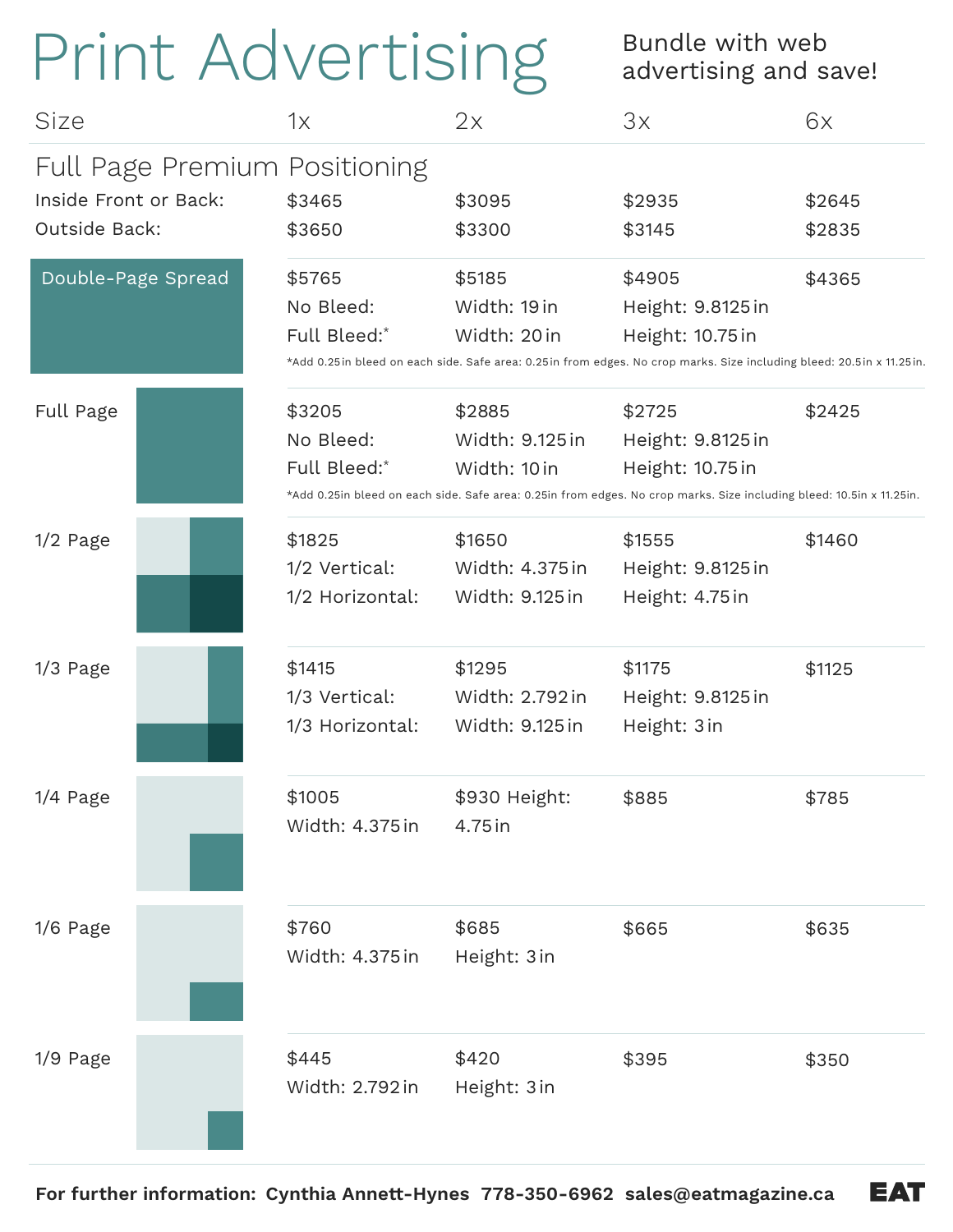### Production Requirements

#### Print

#### Accepted File Types:

- 1. PDF exported using Adobe's Press Quality setting with no modifications (preferred).
- 2. Adobe Illustrator CC (or earlier), fonts must be converted to outlines. Placed images and Raster Effects at 300 dpi. Document colour mode CMYK. Placed images CMYK colour mode preferred.
- 3. JPEG files 300dpi at specified dimensions for ad booked. Save using Maximum Quality. CMYK colour mode preferred.
- 4. Adobe Photoshop PSD files 300dpi at final size. CMYK colour mode preferred. Fonts must must be rasterized.

#### Notes for all file types:

- Images must be 300dpi at 100% scale.
- Supply file at specified dimensions for ad booked.
- No crop marks, page information or extra space around the outside.
- Must not include spot colours.
- Blacks: Black text under 72pt, borders and thin black lines must be 100% black (not a 4-colour mix) and set to overprint to avoid misregistration. Any large black areas such as overall backgrounds should be rich black set to 100% Black, 40% Cyan and not set to overprint.
- Overprints: White text and graphics must not be set to overprint or will disappear when printed. Colours layered on top of one another must not overprint but knock out of the colour below it so as not to change colour.
- EAT cannot guarantee 100% colour accuracy.
- Please proof your ads for accuracy. Unproofed ads will run as is.

#### Web

- JPEG or GIF at 72dpi at specified dimensions for ad booked.
- Please provide the linking URL.

Send Print Ad Files adproofs@eatmagazine.ca

Send Web Ad Files sales@eatmagazine.ca